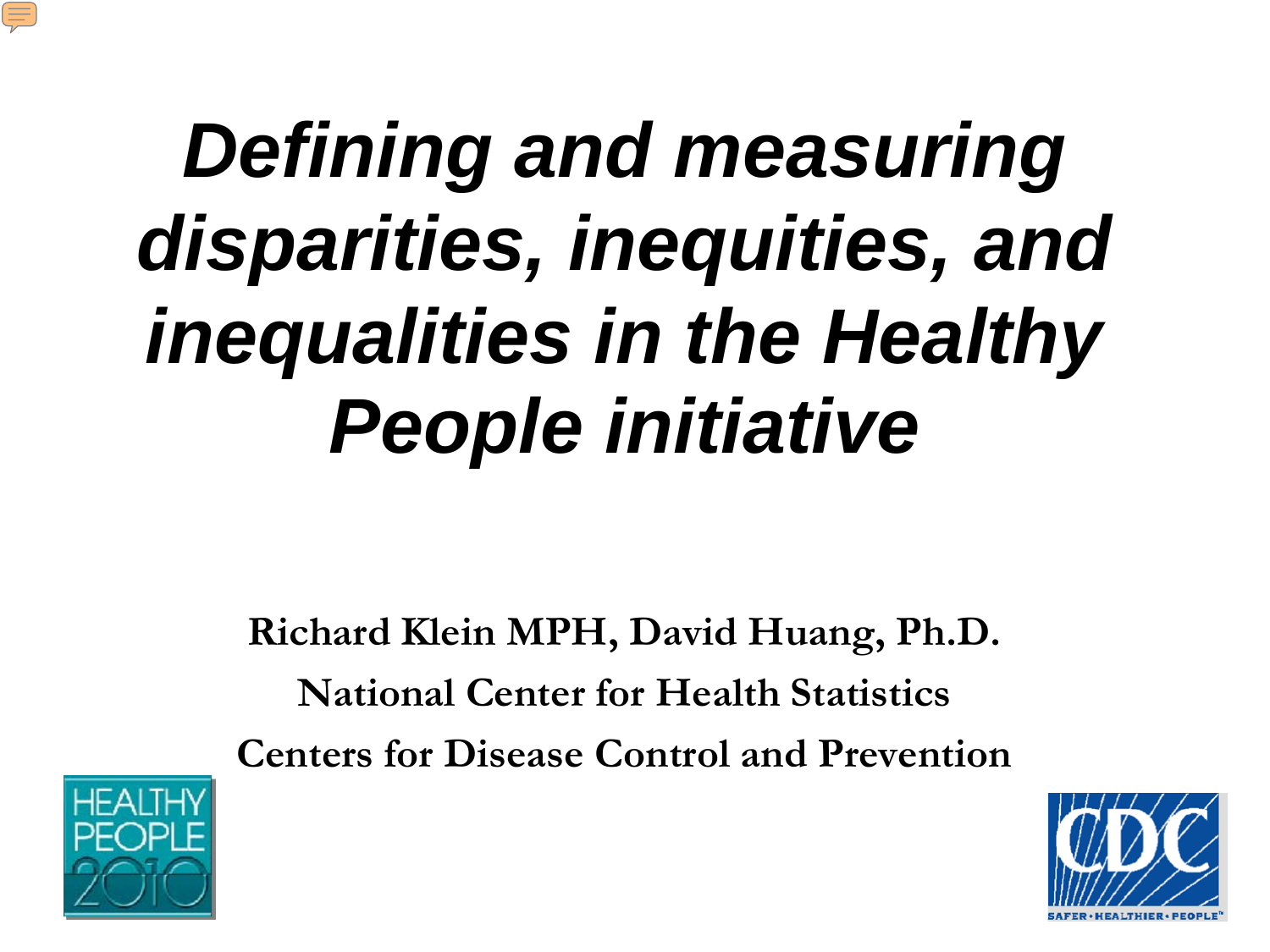### **Four Concepts of Difference**

Disparity

Inequity

Inequality

Burden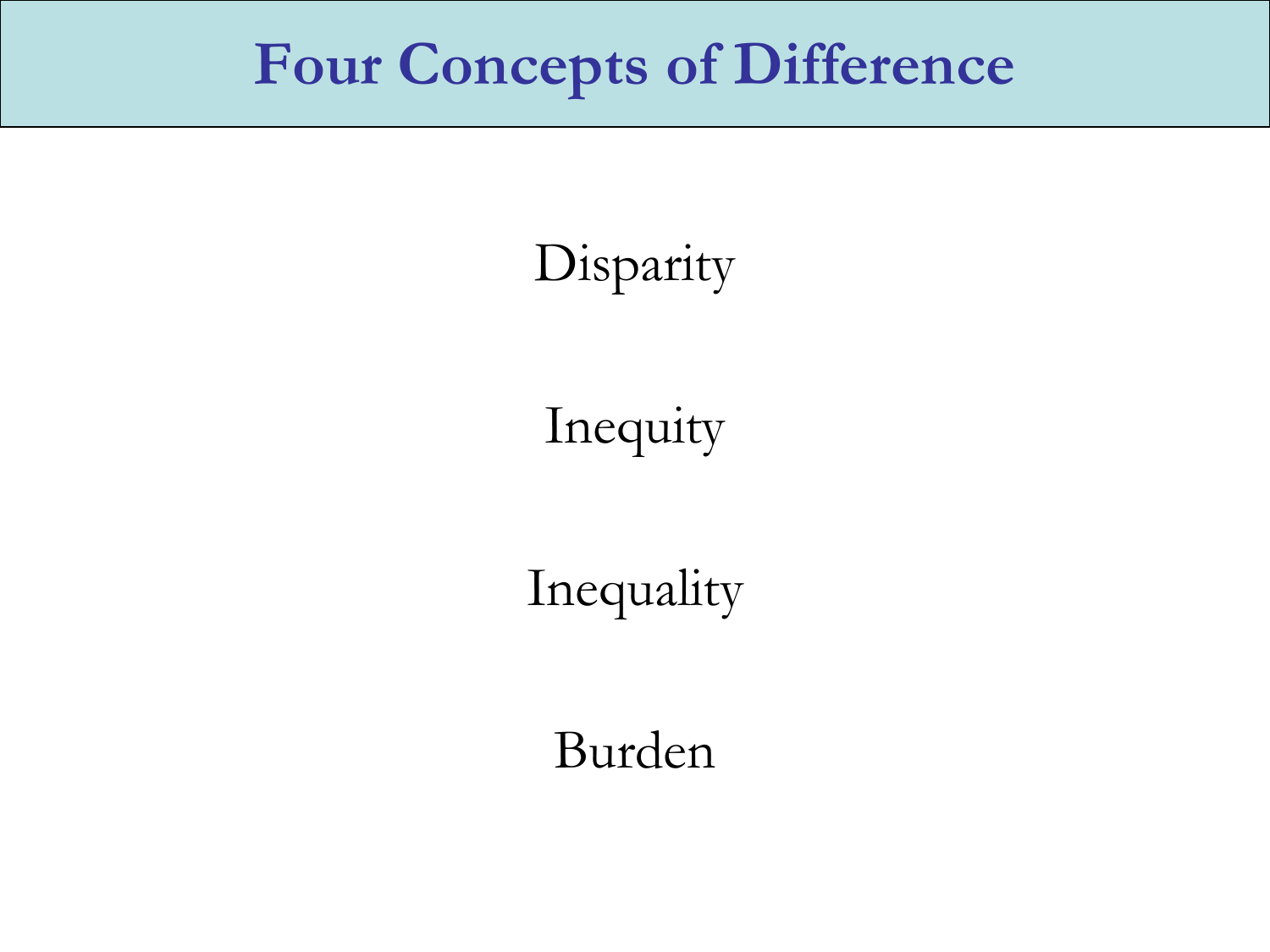## **Distinctions Among the Concepts**

| <b>Concept</b>   | <b>Research question</b>                                                                                                 | <b>Application to policy or</b><br>program planning                                                                       |
|------------------|--------------------------------------------------------------------------------------------------------------------------|---------------------------------------------------------------------------------------------------------------------------|
| <b>Disparity</b> | Is there a difference in health status<br>rates between population groups?                                               | Is the difference too large?                                                                                              |
| <b>Inequity</b>  | Is the disparity in rates due to<br>differences in social, economic,<br>environmental or healthcare<br>resources?        | Is the distribution of resources fair?                                                                                    |
| Inequality*      | How do rates vary with the amount of<br>the resource, and how is the<br>population distributed among<br>resource groups? | Can the distribution of the population<br>among resource groups and/or the rates<br>within resource groups be influenced? |
| <b>Burden</b>    | How many people are affected in<br>specific groups and in the total<br>population?                                       | How many people would benefit<br>from interventions?                                                                      |

\*Questions and applications refer to ordered groups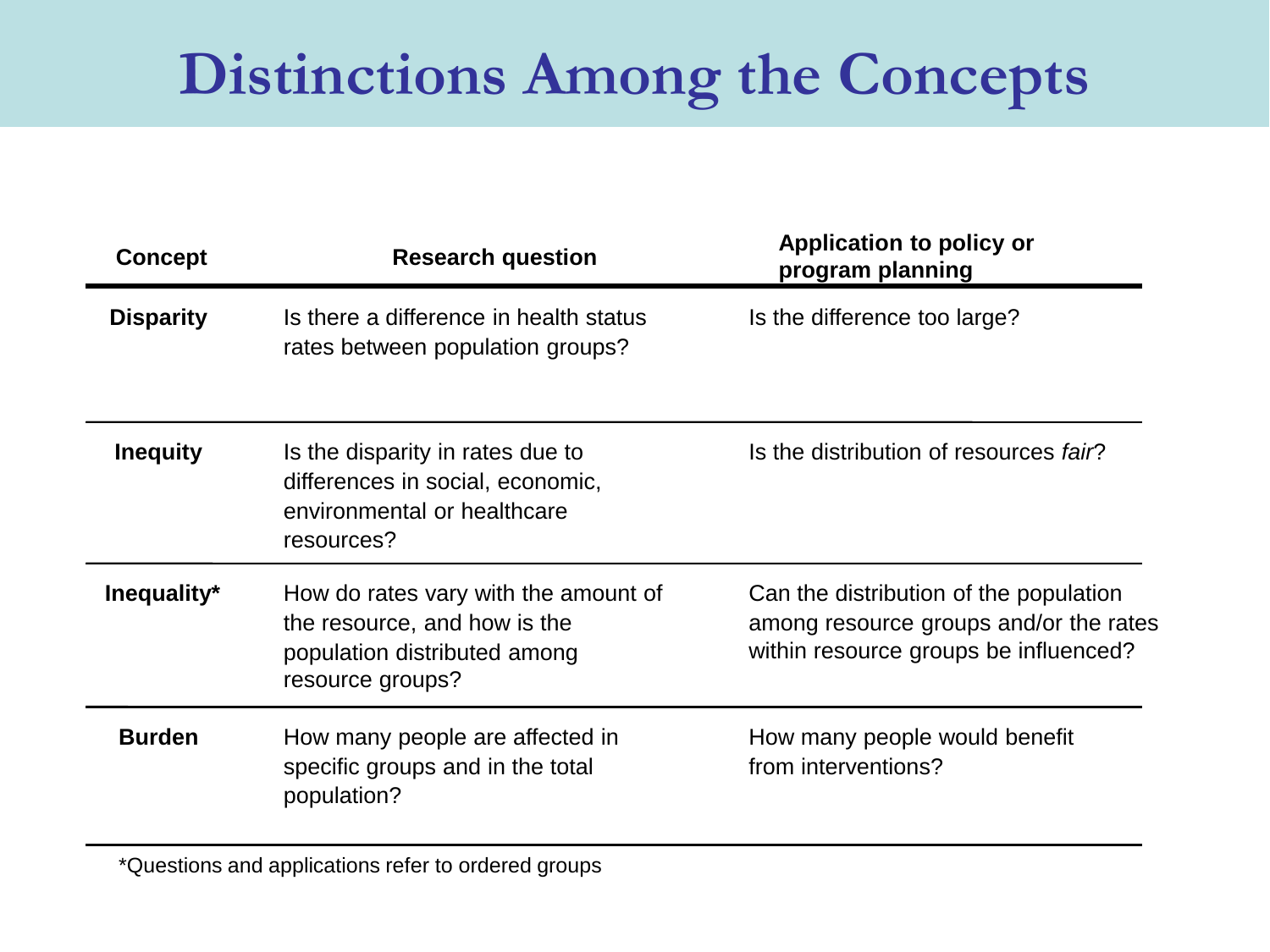**Disparity** is the quantity that separates a group from a reference point on a particular measure of health that is expressed in terms of a rate, proportion, mean, or some other quantitative measure. (HP2010)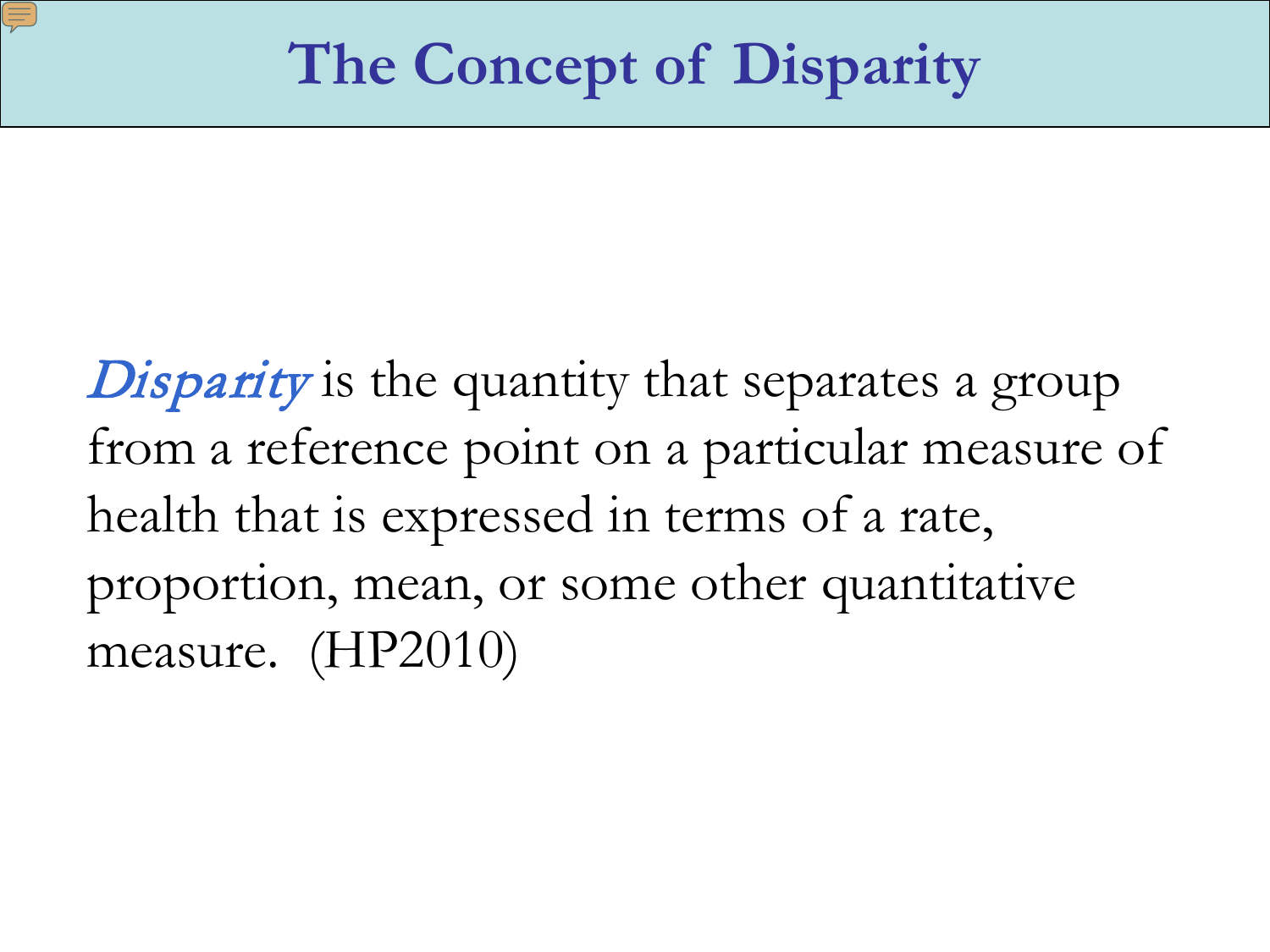**Disparity in Healthy People 2010**

*( and implict value judgments\*)*

 Disparities are measured from the most favorable group rate, *(Preference for raising health among unhealthy groups)*

 in terms of relative differences, *(Equality valued over population health or rates of disease)*

 with groups unweighted for size *(Groups are of equal importance regardless of size)*

 Disparity across domains is measured by average difference *(Emphasis on reducing inequality regardless of how)*

\* \*Based on Harper et al Implicit Value Judgments in the Measurement of Health Inequalities. The Milbank Quarterly, Vol. 88, No. 1 (pp. 4–29). 2010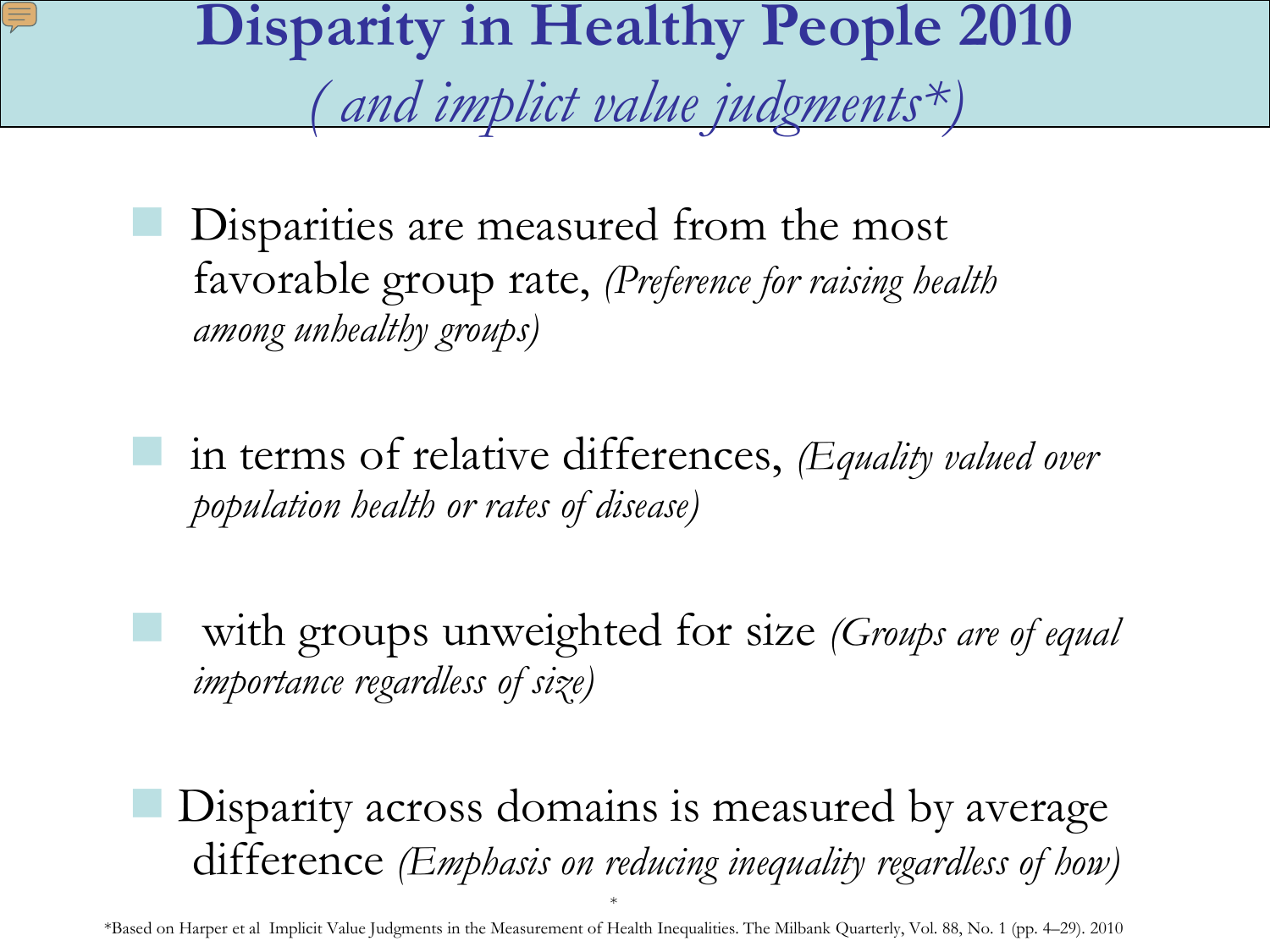## **Infant Mortality Rates per 1,000 Live Births by Mother's Education, US 2005**

| <b>EDUCATION</b> | <b>RATE</b> |
|------------------|-------------|
| $0-8$ years      | 6.6         |
| 9-11 years       | 9.3         |
| 12 years         | 8.1         |
| $13-15$ years    | 6.1         |
| 16 years or more | 4.2         |

Source: National Vital Statistics System (NVSS), CDC, NCHS.

#### **A difference in disparity…**

 *For example—*The infant mortality rate for mothers with 9- 11 years of education is 5.1 infant deaths per 1,000 live births (or 121%) greater than the rate for mothers with 16 or more years of education.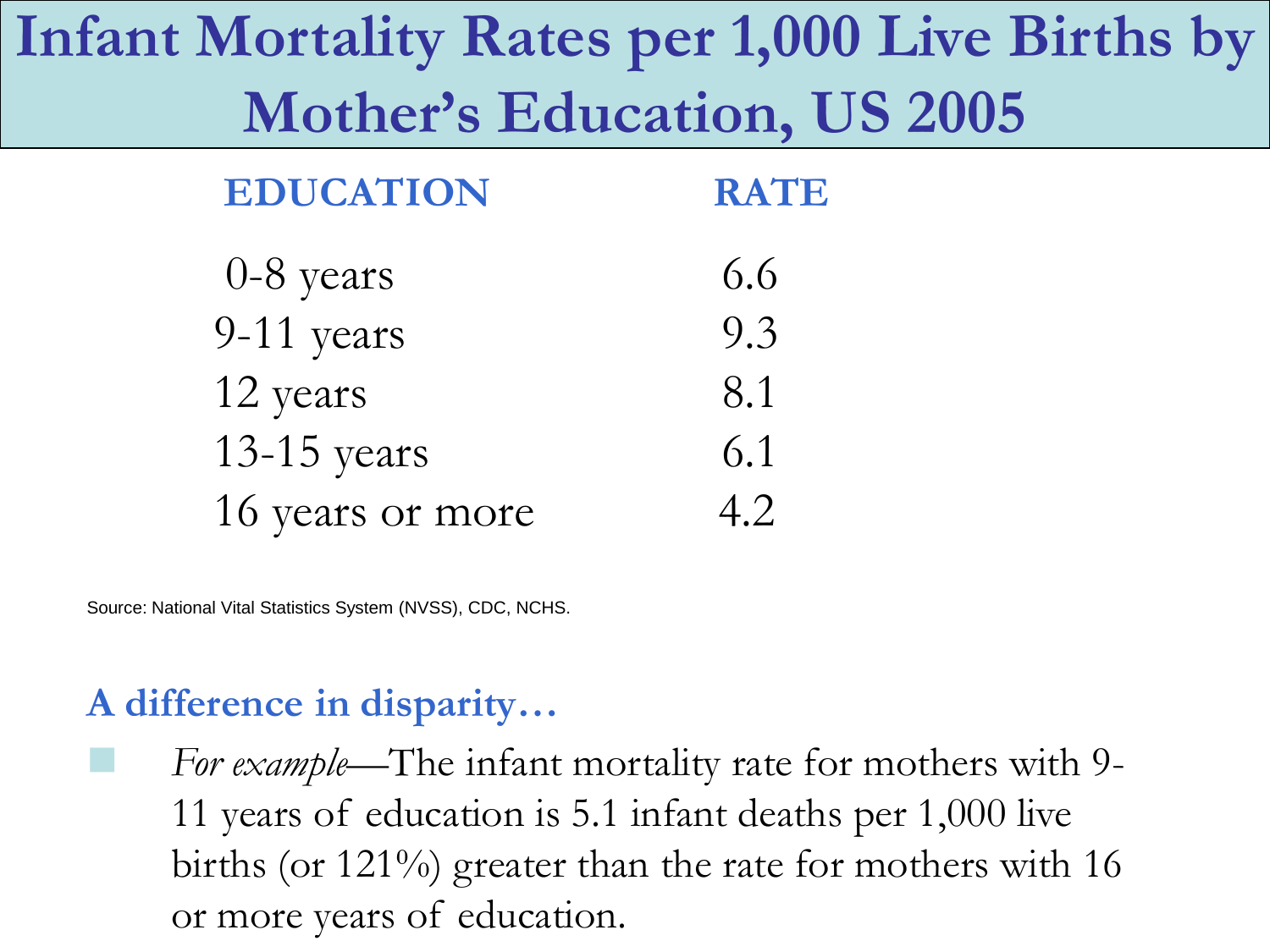Health equity **is the fair distribution of health determinants, outcomes, and resources within and between segments of the population, regardless of social standing.**

Working definition from the CDC Health Equity Working Group, October 2007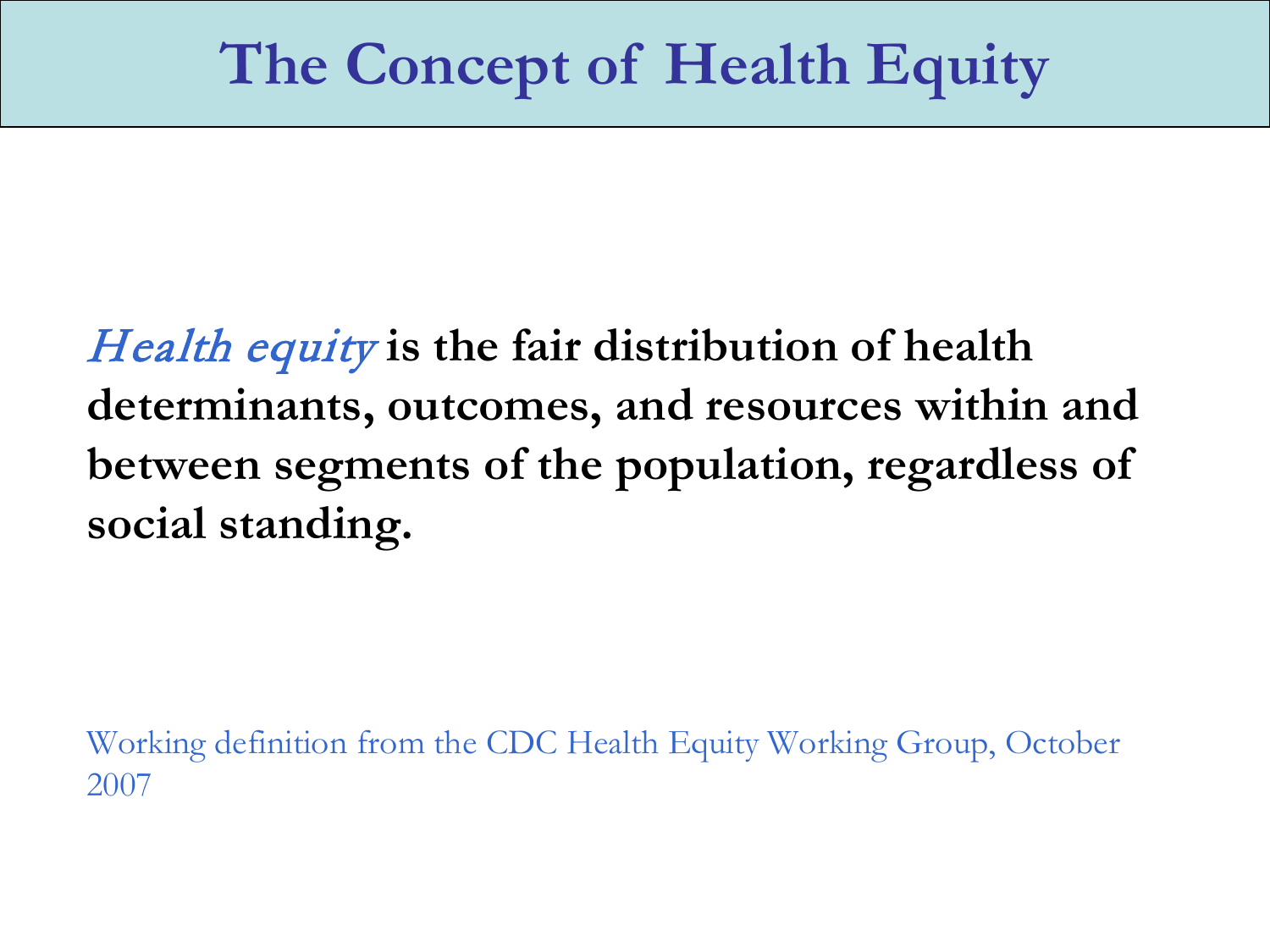## **The Concept of Inequity**

### **Inequity…**

 A difference in the distribution or allocation of a resource between groups (usually expressed as groupspecific rates)

Resources relevant to health include:

- **Health insurance**
- **Education**
- Flu vaccine
- Fresh food
- Clean air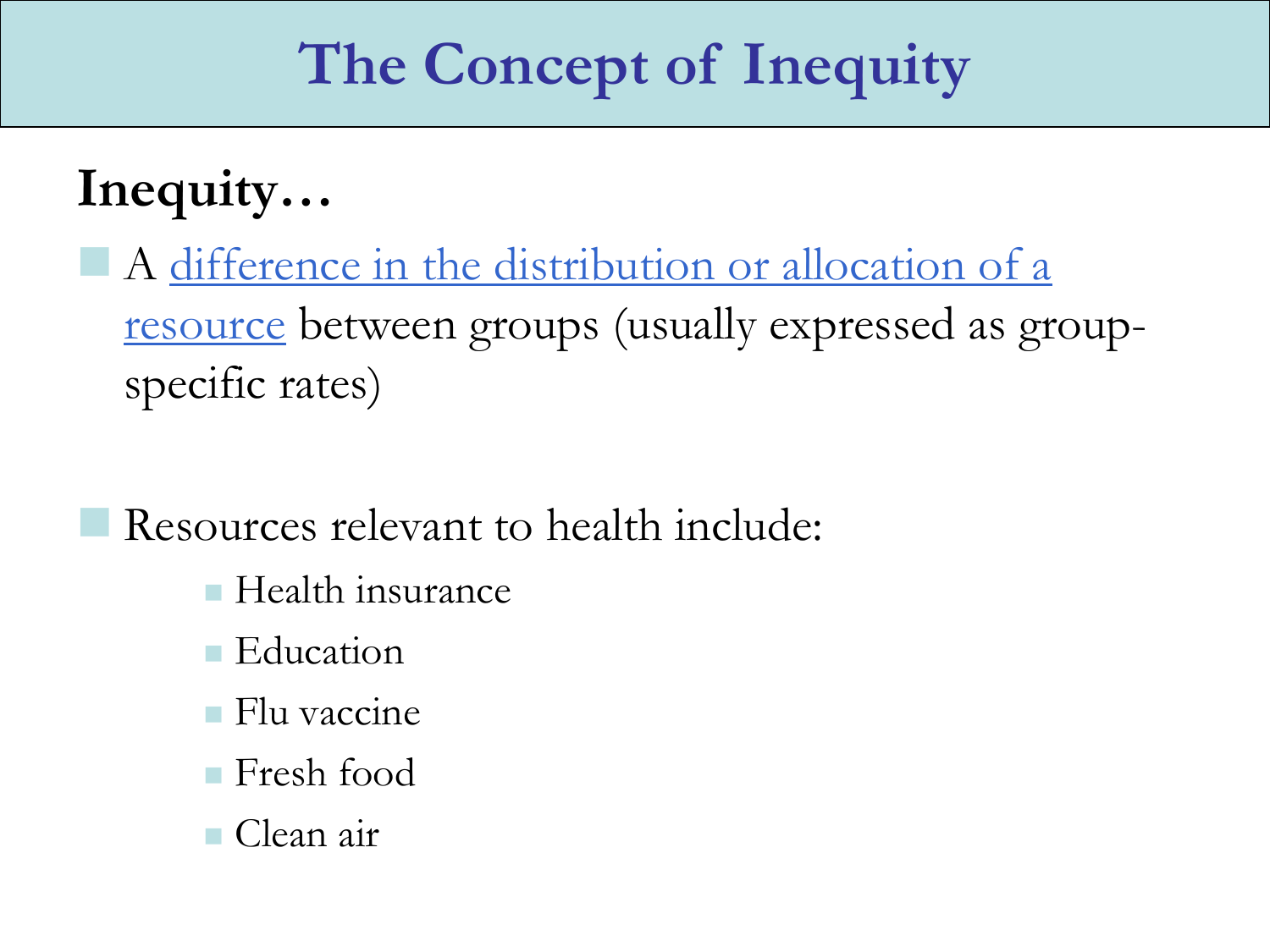### **Percent of mothers with 12 or more years of education, by race/ethnicity, U.S. 2005**

**Race/Ethnicity Percent**

| American Indian or Alaska Native | 70.2 |
|----------------------------------|------|
| Asian or Pacific Islander        | 90.7 |
| Hispanic                         | 52.7 |
| Black non-Hispanic               | 77.1 |
| White non-Hispanic               | 89.3 |

Source: National Vital Statistics System (NVSS), CDC, NCHS.

#### **Inequity question:**

- $\blacksquare$  Are the racial/ethnic differences in infant mortality rates that we observe attributable to educational differences?
- Are those differences "fair"?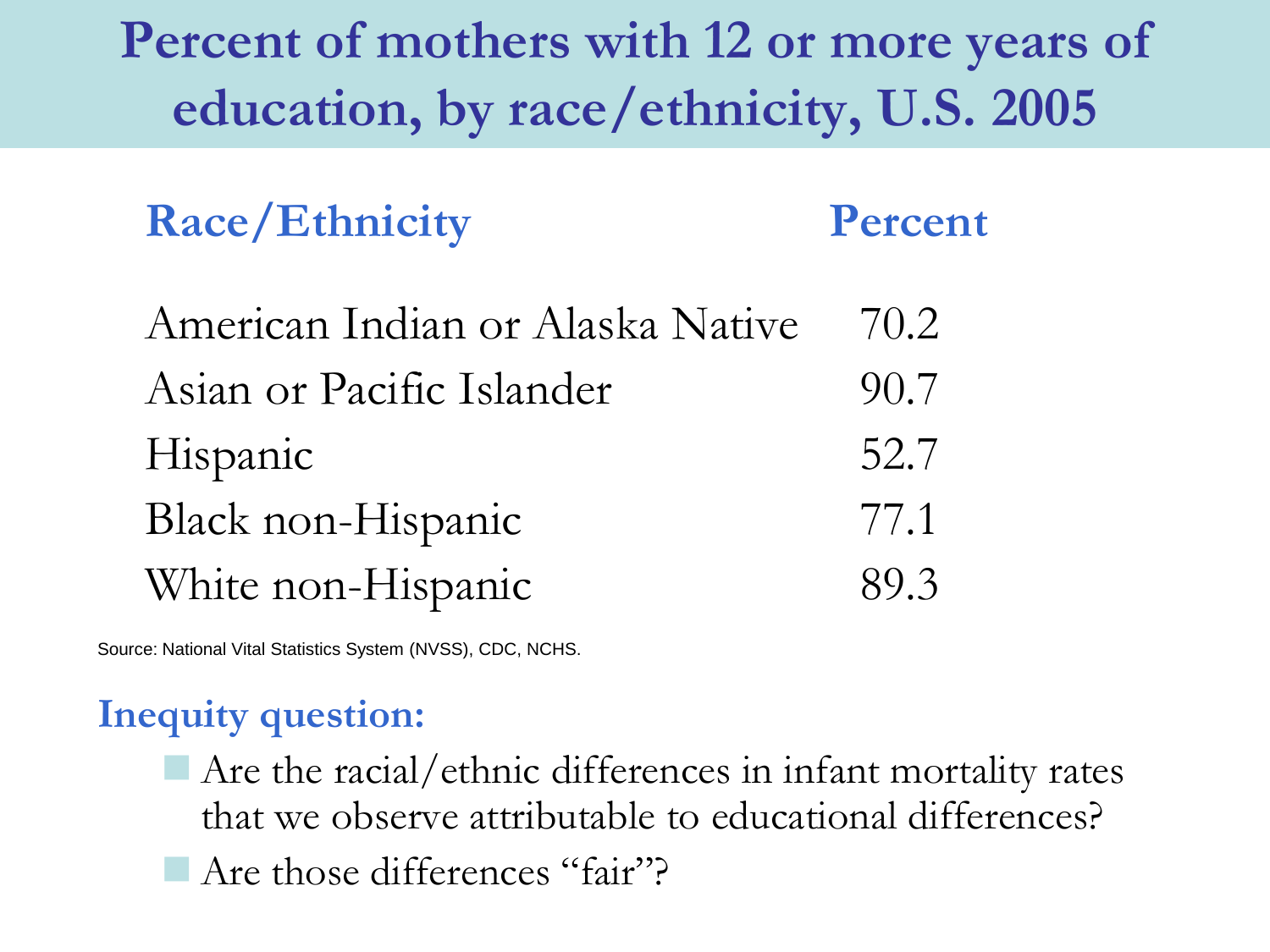### **The Concept of Inequality**

### **Inequality…**

A measure of the degree of association between differences in rates between groups and the distribution of the population among groups

### $\blacksquare$ It is a single value that represents

• The degree of association between rates for a health indicator and the distribution of the population among ordered groups (education and income)

 $-Or-$ 

• The degree of variation in rates among unordered groups, weighted by group size (race and ethnicity)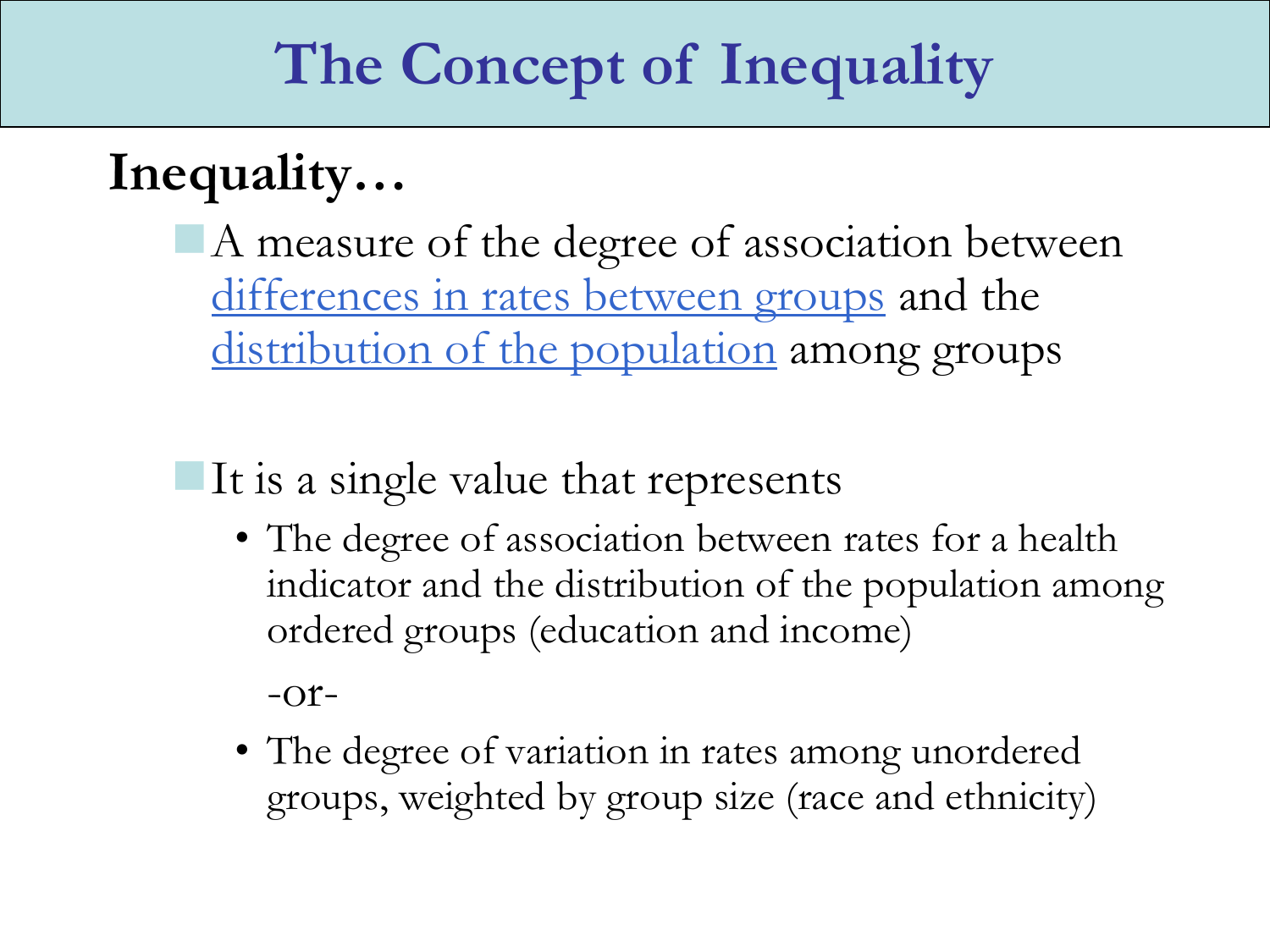### **Educational inequality in infant mortality for white non-Hispanic mothers, U.S. 2005**



The slope index of inequality  $= -7.3$ . The infant mortality rate declines by an average of 7.3 infant deaths per 1,000 live births over this population, ordered by years of education.

Source: National Vital Statistics System (NVSS), CDC, NCHS.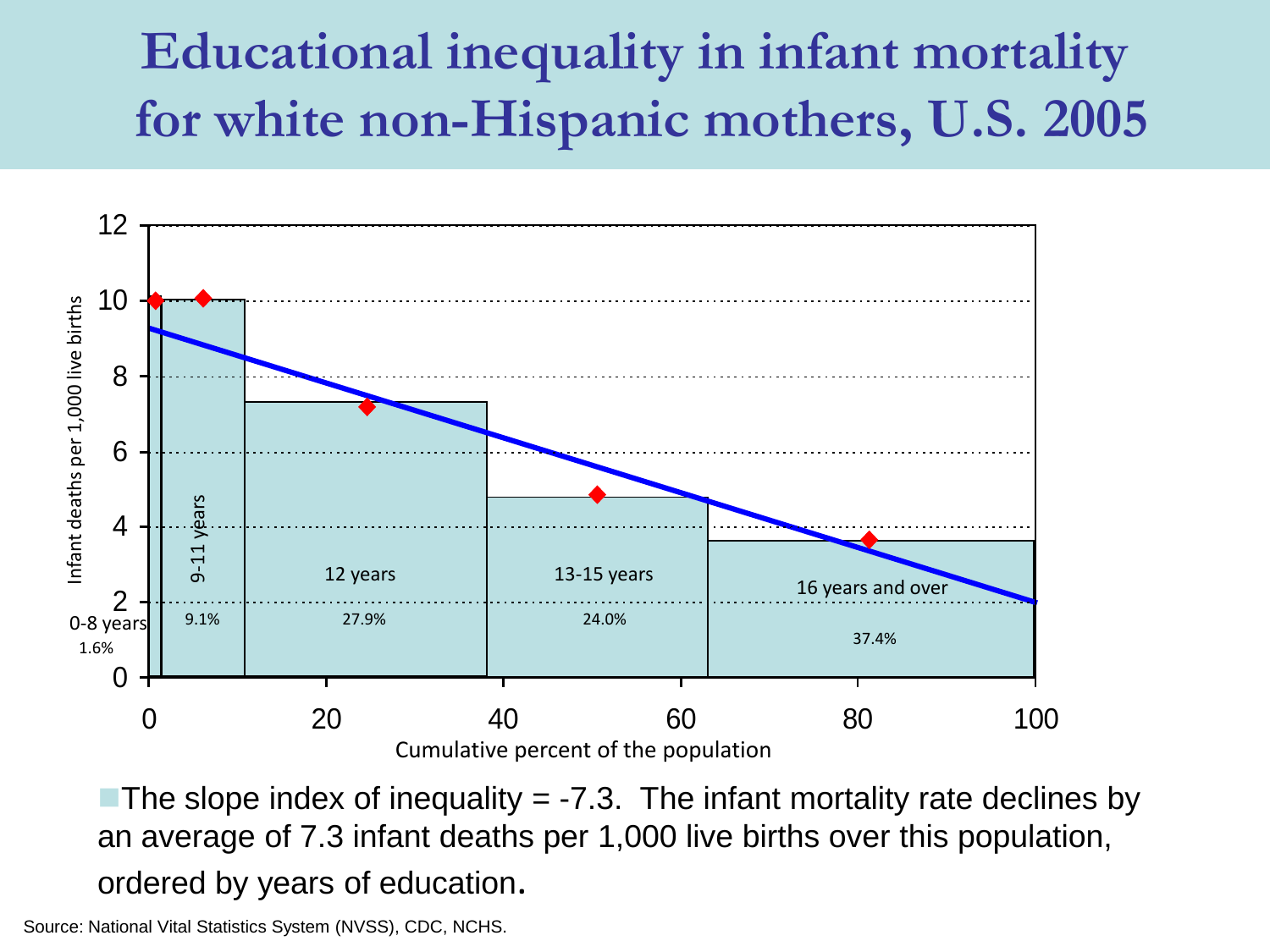### **Educational inequality in infant mortality for Hispanic mothers, U.S. 2005**



The slope index of inequality  $= -1.1$ . The infant mortality rate declines by an average of 1.1 infant deaths per 1,000 live births over this population, ordered by years of education.

Source: National Vital Statistics System (NVSS), CDC, NCHS.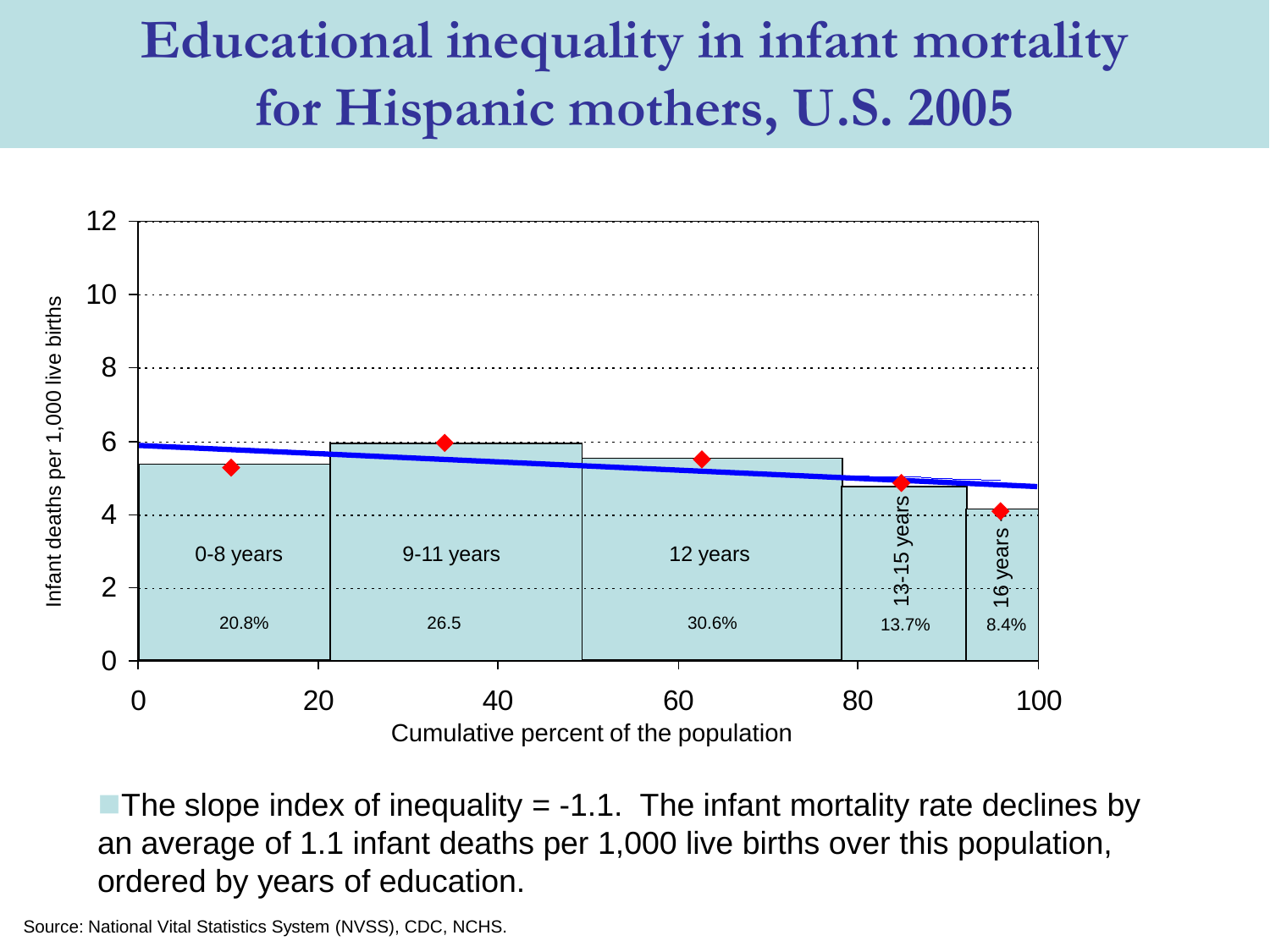### **The Concept of Burden**

A difference in **burden…**

The difference in the number of persons affected between groups.

Generally, the larger the group—the larger the burden.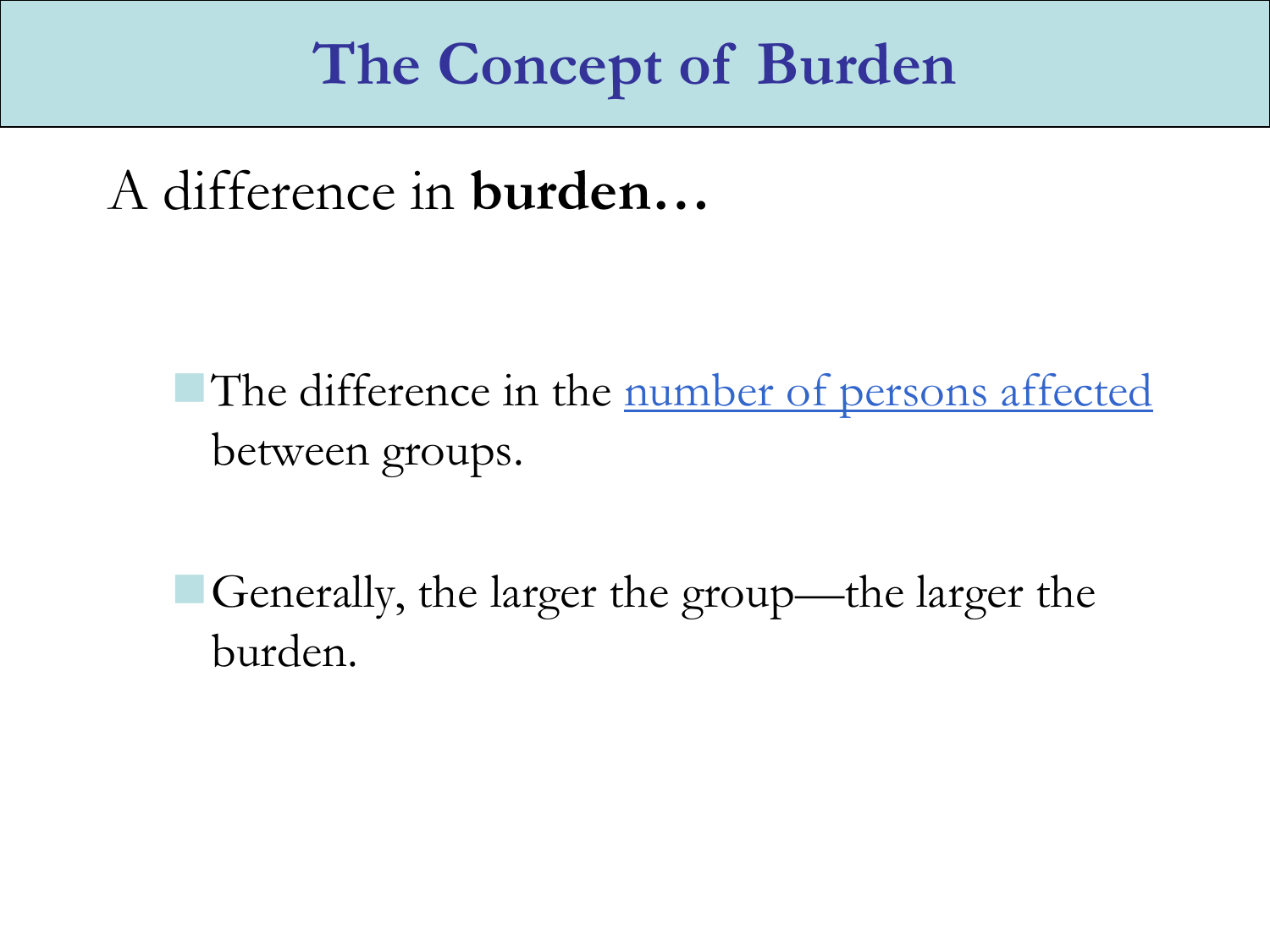## **Number of Infant Deaths by Mother's Education, US 2005**

| <b>EDUCATION</b> | <b>NUMBER</b> |
|------------------|---------------|
| $0-8$ years      | 1,145         |
| 9-11 years       | 3,836         |
| 12 years         | 6,747         |
| 13-15 years      | 3,666         |
| 16 years or more | 3,231         |
| Not stated       | $QQ\Delta$    |

Source: National Vital Statistics System (NVSS), CDC, NCHS.

#### **A difference in burden…**

 *For example—*The burden of infant deaths is greatest for mothers with 12 years of education.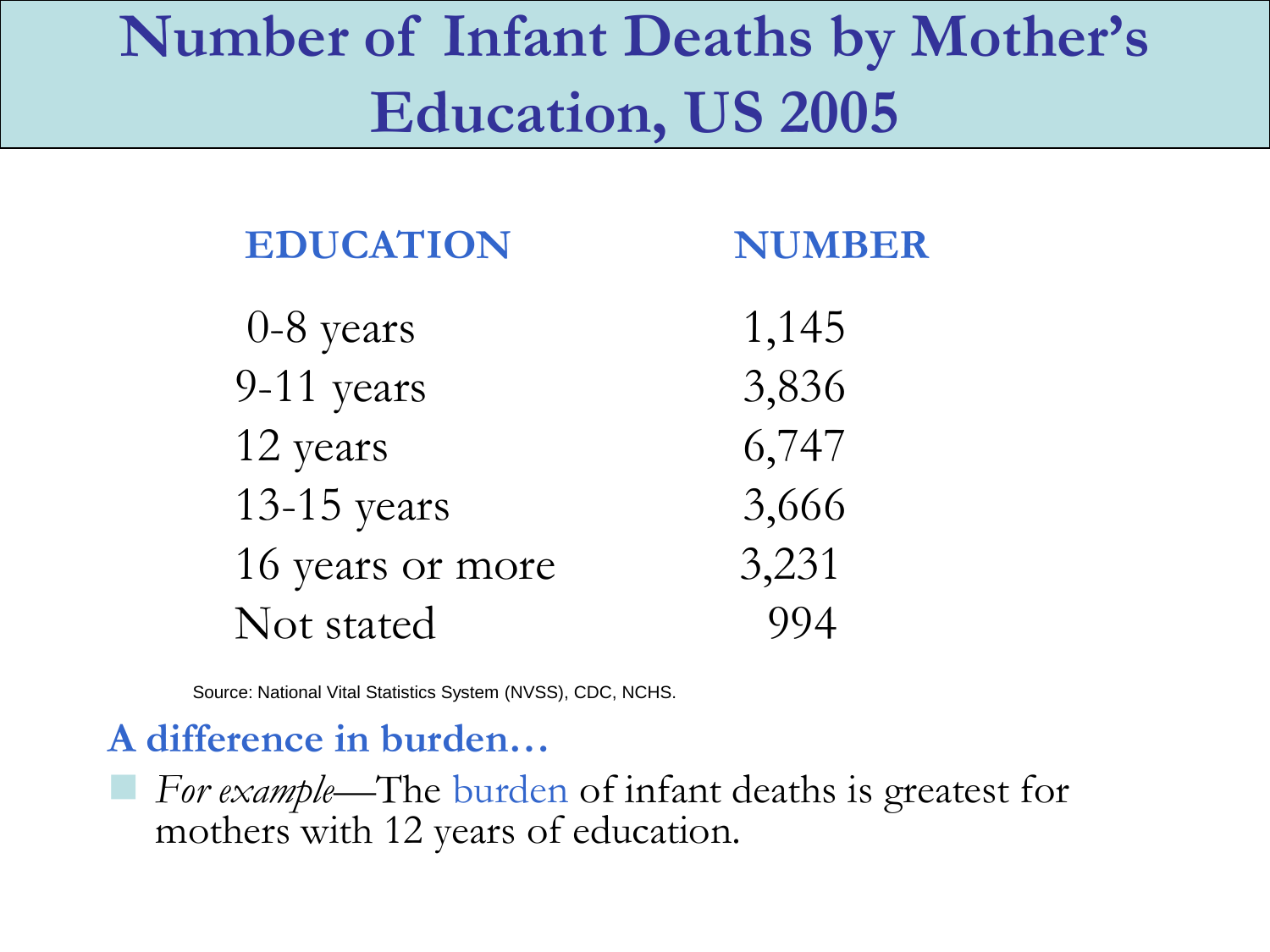#### Burden of infant deaths and reduction in burden, by race/ethnicity of mother, U.S. 2005

|                                       | <b>Infant</b><br>deaths<br>per 1,000<br>live births | <b>Burden</b><br>(number of<br>infant deaths) | <b>Reduction in burden</b><br>(number of infant deaths) |                                                            |
|---------------------------------------|-----------------------------------------------------|-----------------------------------------------|---------------------------------------------------------|------------------------------------------------------------|
|                                       |                                                     |                                               | If disparities<br>eliminated                            | If HP target<br>achieved with<br>no change in<br>disparity |
| Population by race and ethnicity      |                                                     |                                               |                                                         |                                                            |
| Non-Hispanic black                    | 13.6                                                | 7,958                                         | 5,103                                                   | 2,705                                                      |
| American Indian or Alaska Native      | 8.1                                                 | 361                                           | 142                                                     | 123                                                        |
| Non-Hispanic white                    | 5.8                                                 | 13,134                                        | 1,985                                                   | 4,464                                                      |
| Hispanic                              | 5.6                                                 | 5,537                                         | 718                                                     | 1,881                                                      |
| Asian or Pacific Islander (best rate) | 4.9                                                 | 1,129                                         | 0                                                       | 383                                                        |
|                                       | Total                                               | 28,119                                        | 7,948                                                   | 9,556                                                      |

Source: National Vital Statistics System (NVSS), CDC, NCHS.

#### **HP2010 objective: reduce the infant mortality rate to 4.5 infant deaths per 1,000 live births**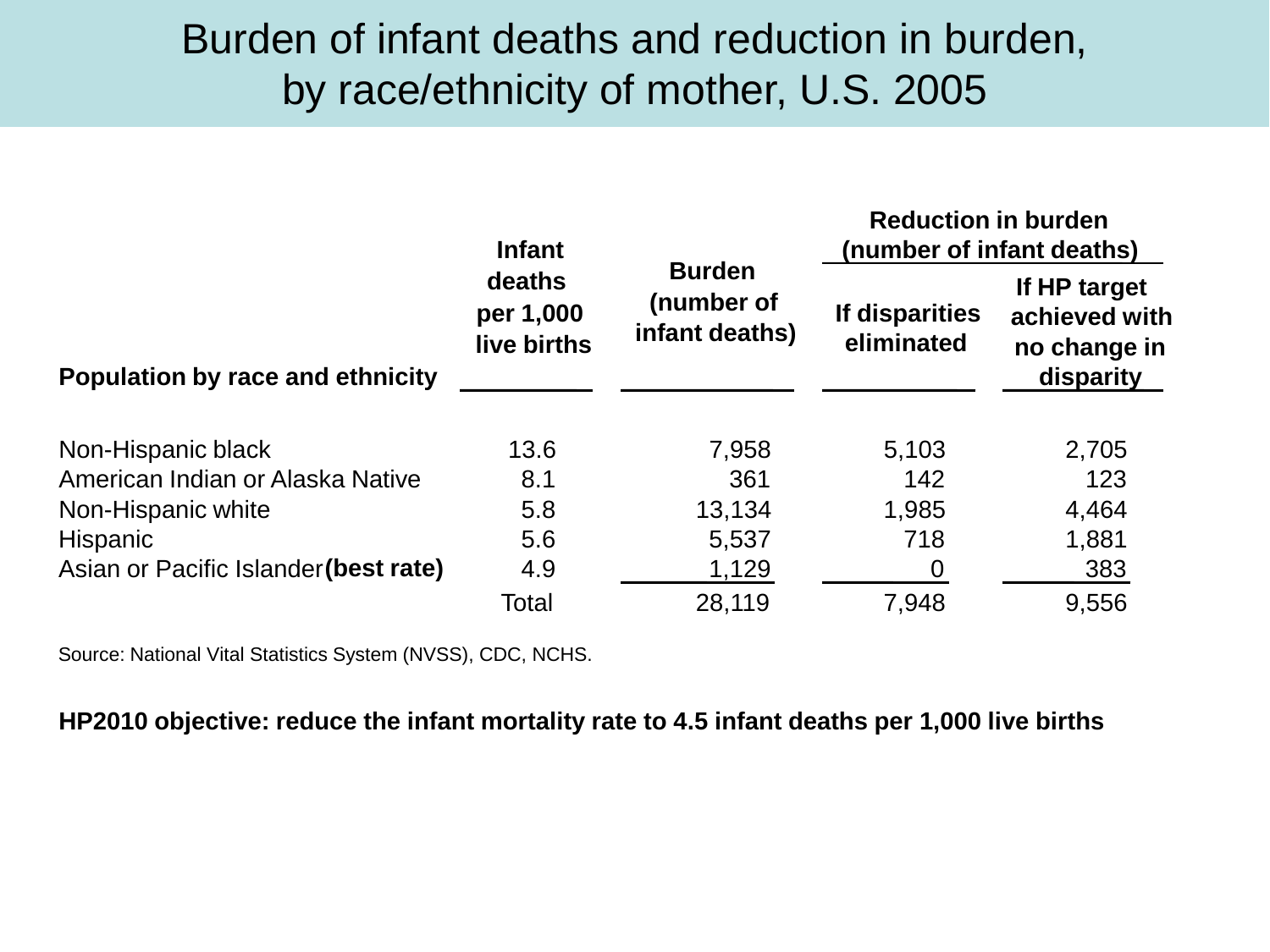What was called disparity (i.e. difference) in HP2010 is increasingly being called "inequality" *(Harper et al, Pokras et al)*

 The concept of disparity in HP2020 is closer to previous conceptions of inequity:

*Health disparity: A particular type of health difference that is closely linked with* social or economic disadvantage*. Health disparities adversely affect groups of people who have systematically experienced greater social or economic obstacles to health based on their racial or ethnic group, religion, socioeconomic status, gender, mental health, cognitive, sensory, or physical disability, sexual orientation, geographic location, or other characteristics historically linked to discrimination or exclusion.*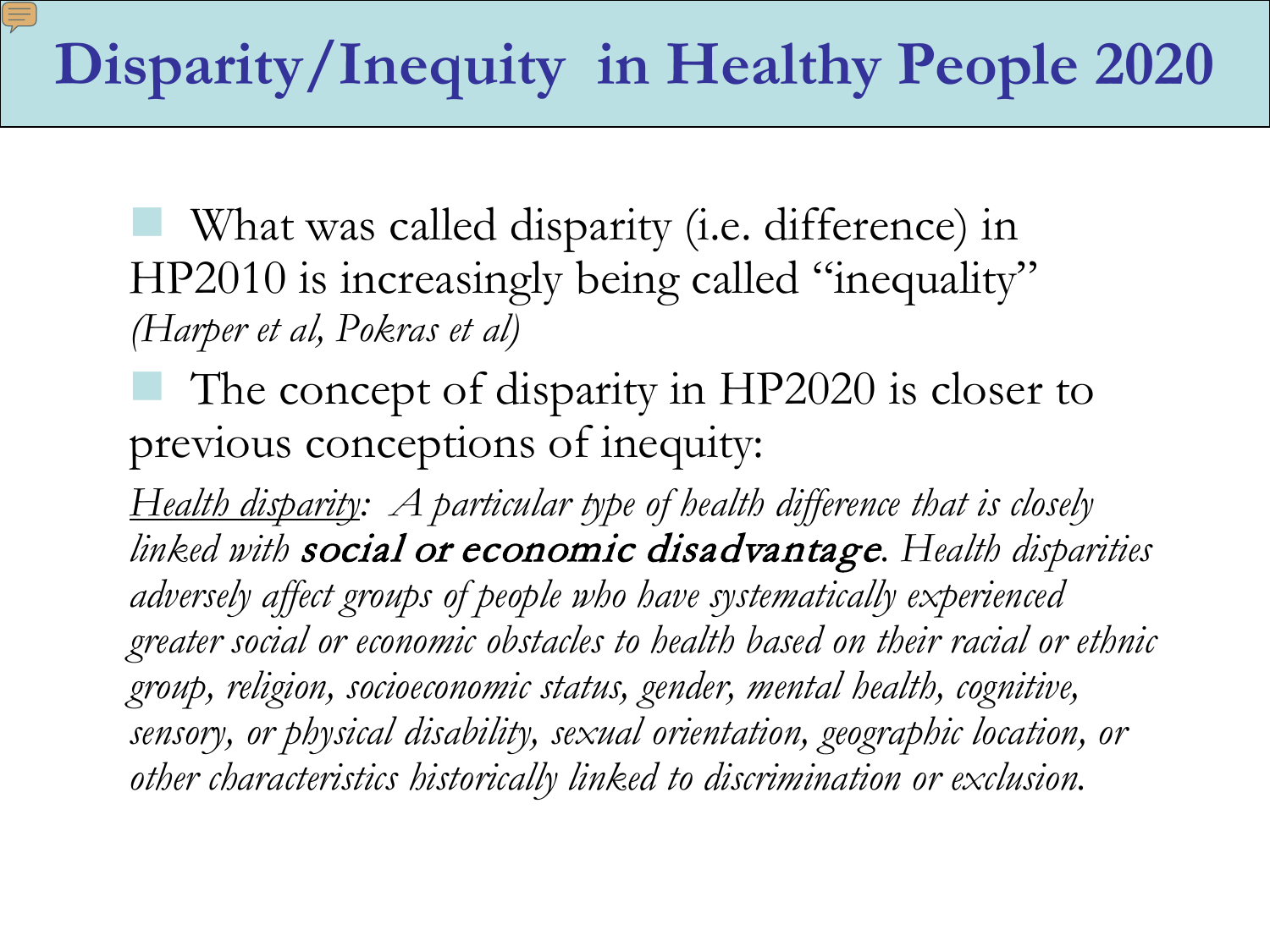**"Health equity is a desirable goal/standard that entails special efforts to improve the health of those who have experienced social or economic disadvantage"**

Source: Secretary's Advisory Committee on National Health Promotion and Disease Prevention Objectives for 2020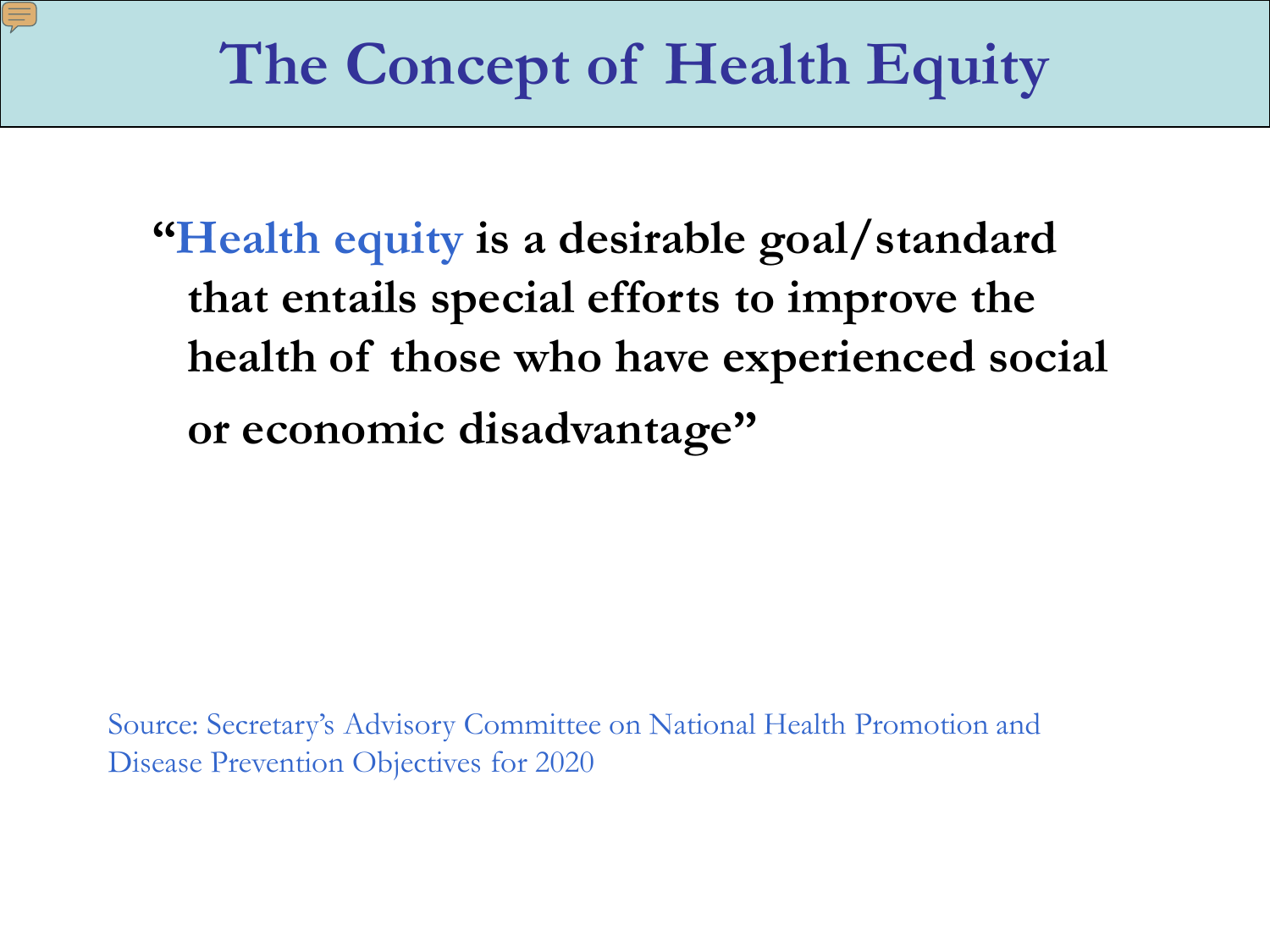### **Summary**

- There are multiple, valid methods for assessing **differences** in health between population groups
- Selection of specific methods implies **value judgments**  and methods can often come to contradictory conclusions
- **Terminology** is evolving and is not always used consistently by all researchers
	- The approach for Healthy People is moving from measuring **bivarate differences** to also considering **equity/fairness** and **univariate** approaches**.** This presents serious methodological/measurement challenges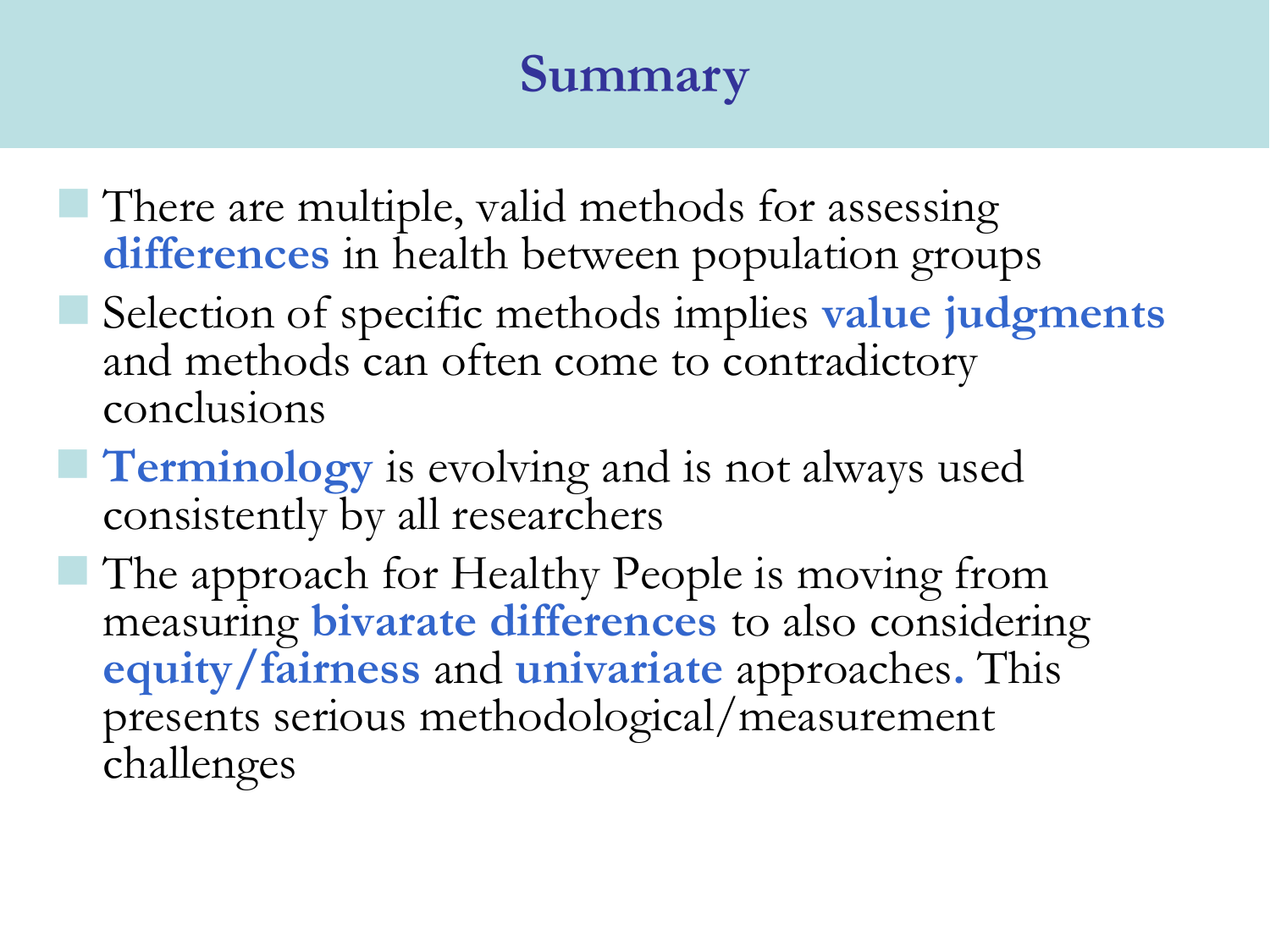